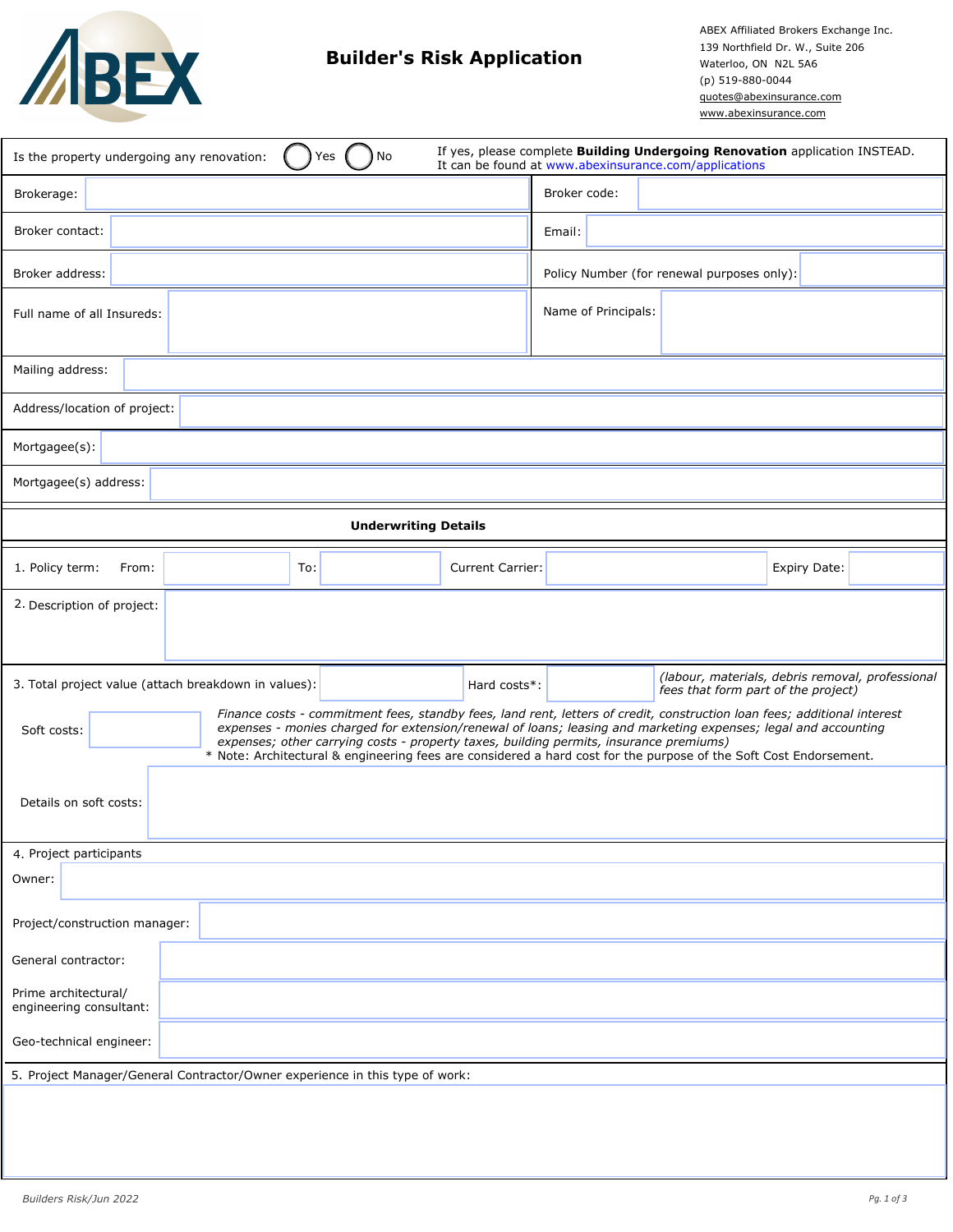| 6. Does the General Contractor have a current CGL with a minimum \$2 million liability?<br>No<br>Yes                                                           |
|----------------------------------------------------------------------------------------------------------------------------------------------------------------|
| If "Yes", what is the CGL expiry date?                                                                                                                         |
| 7. Any losses for General Contractor in the last 5 years?<br>No<br>Yes                                                                                         |
| If "Yes", please describe:                                                                                                                                     |
| 8. Is the lot bigger than 1 acre?<br>Yes<br>If 'yes', how many acres:<br>Is this leased land?<br>No<br>No<br>Yes                                               |
| If yes, please provide a copy of the building permits.<br>9. Have building permits been issued?<br>No<br>Yes                                                   |
| 10. Has construction already started?<br>If yes, please answer the questions below:<br>No<br>Yes                                                               |
| What was the date framing for the foundations was started?                                                                                                     |
| What work has been completed so far?                                                                                                                           |
| Why was insurance not placed at the time construction started?                                                                                                 |
| Are there any known or reported claims or losses to this project?                                                                                              |
| Are there any potential liens on the property?                                                                                                                 |
| 11. Construction details: Height of structure in stories:<br>Total building area (sq feet):                                                                    |
| Is any work being done below grade?<br>No<br><b>Exterior walls:</b><br>Yes                                                                                     |
| Roof:<br>Structure<br>Covering<br>Floors:<br>Structure<br>Covering                                                                                             |
| Operational hydrant<br>Is it a volunteer firehall?<br>12. Fire protection: Firehall within 8 kms?<br>No<br>No<br>Yes<br>Yes<br>No<br>Yes<br>within 300 meters: |
| Will the project be sprinklered?<br>If yes, when will the sprinkler system be in operation?<br>No<br>'es                                                       |
| 13. Describe any temporary heating equipment used and precautions taken:                                                                                       |
|                                                                                                                                                                |
|                                                                                                                                                                |
|                                                                                                                                                                |
| 14. Site Security:                                                                                                                                             |
| $\operatorname{\mathsf{No}}$<br>Details:<br>Yes<br>Fencing                                                                                                     |
| Yes<br>No<br>Details:<br>Watchman service                                                                                                                      |
| $\operatorname{\mathsf{No}}$<br>Yes<br>Details:<br>Guard                                                                                                       |
| No<br>Yes<br>Details:<br><b>CCTV</b>                                                                                                                           |
| 15. Surface operations: please indicate any subterranian work required.                                                                                        |
| Blasting:<br>Pile Driving:<br>Excavation:                                                                                                                      |
| Shoring:<br>Underpinning:<br>None:                                                                                                                             |
| Please explain any positive answers:                                                                                                                           |
|                                                                                                                                                                |